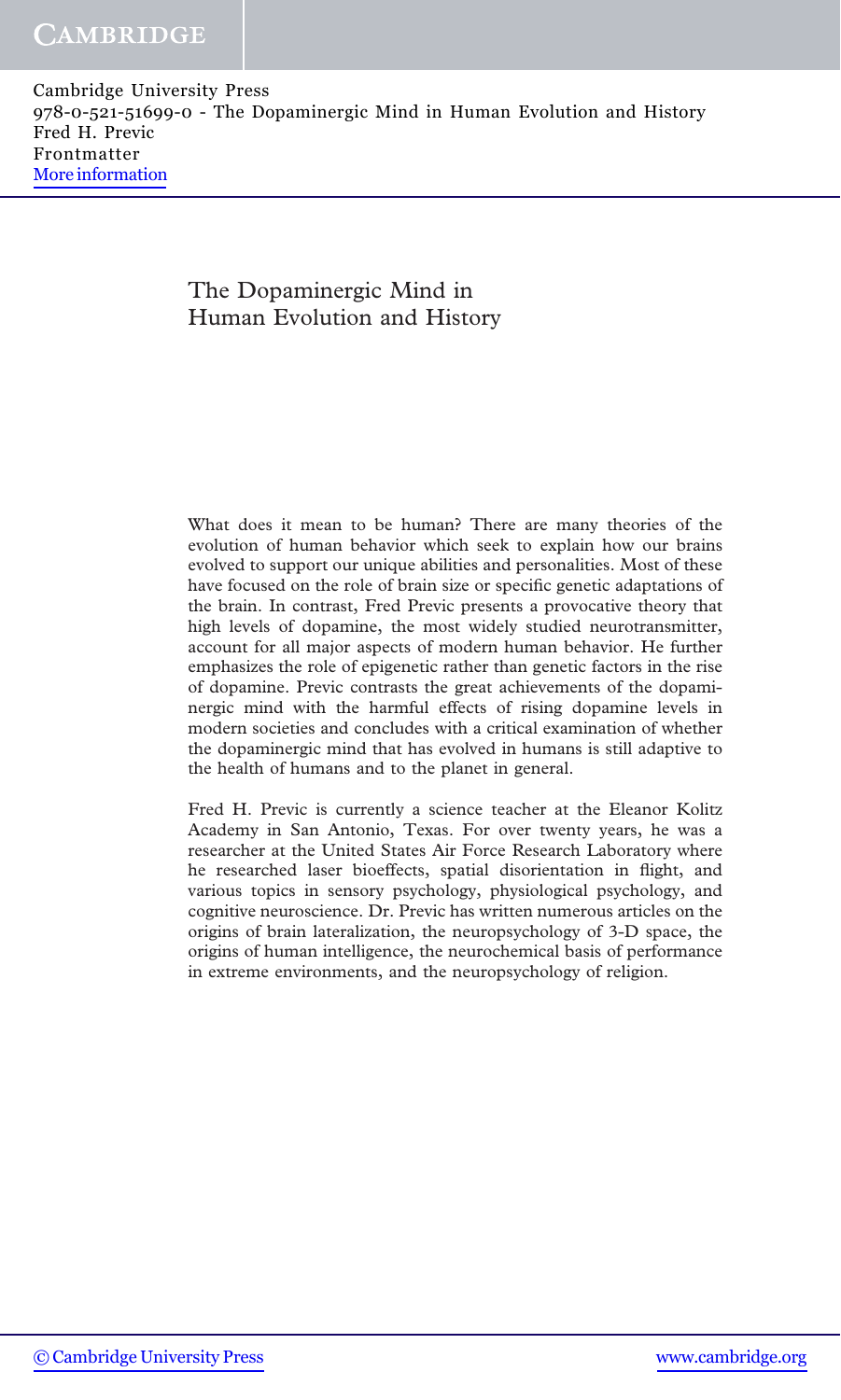> This book is dedicated to mati and oce (in memoriam) and to Nancy, Andrew and Nicholas.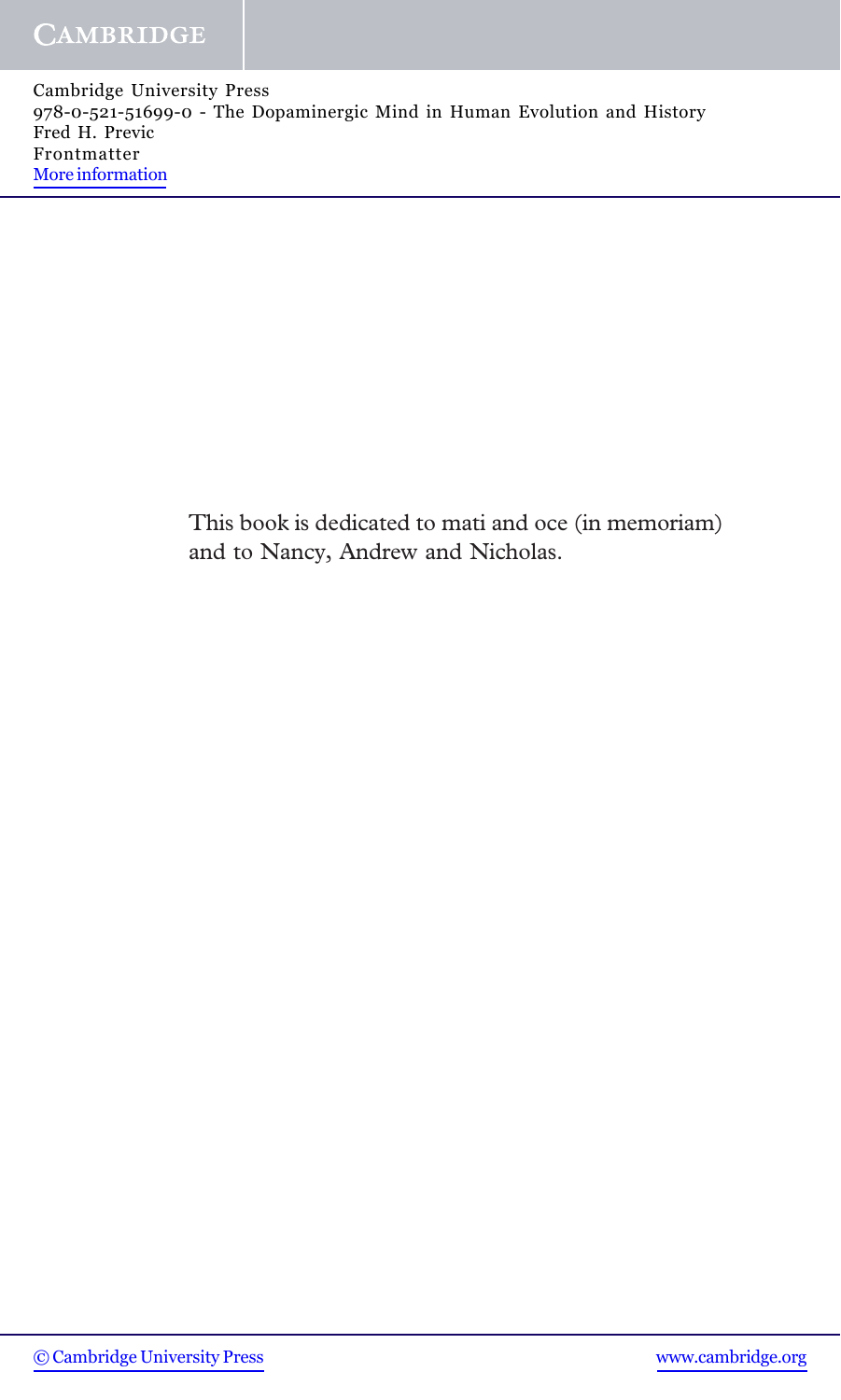# The Dopaminergic Mind in Human Evolution and History

Fred H. Previc

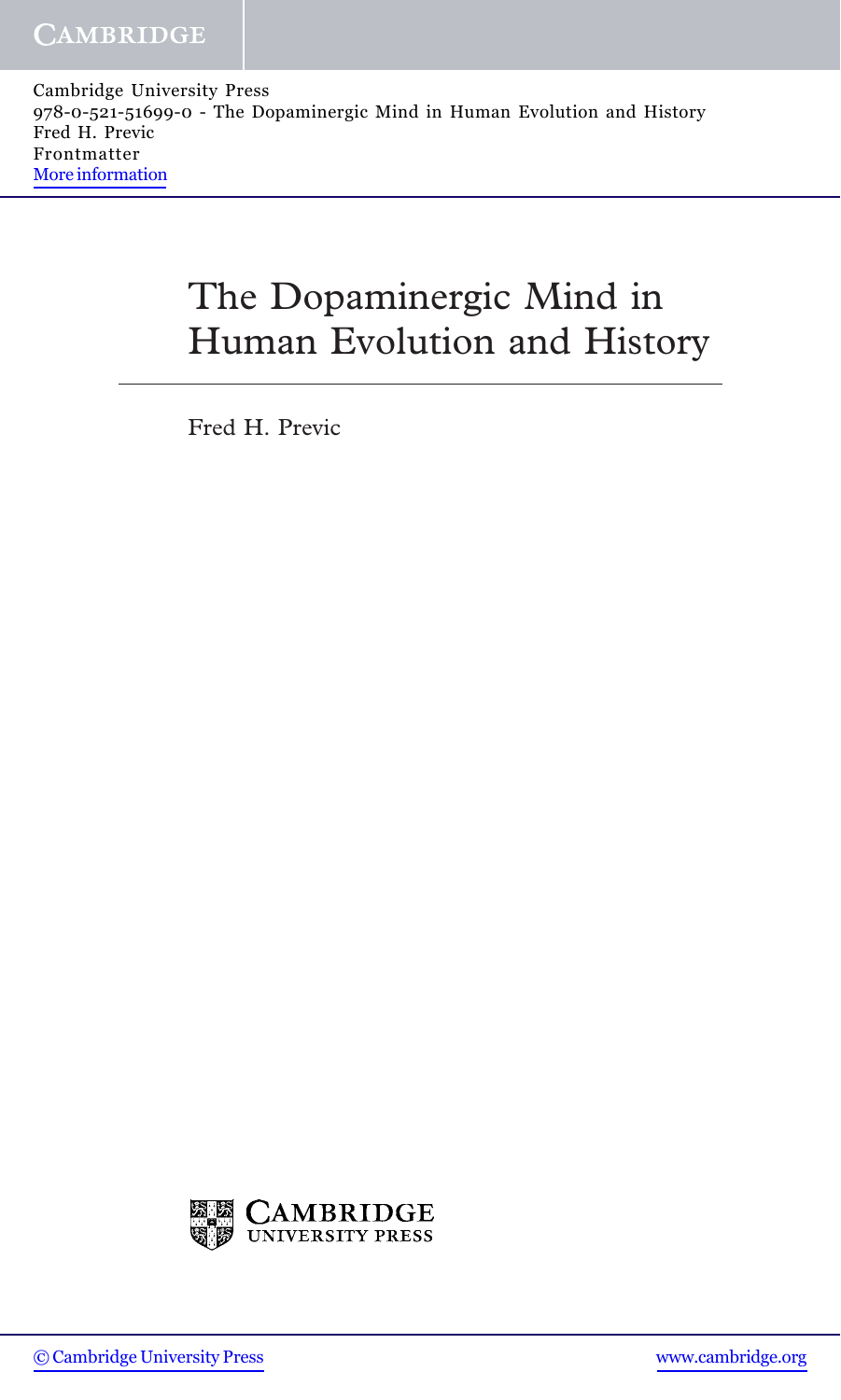#### **CAMBRIDGE**

Cambridge University Press 978-0-521-51699-0 - The Dopaminergic Mind in Human Evolution and History Fred H. Previc Frontmatter [More information](http://www.cambridge.org/9780521516990)

> cambridge university press Cambridge, New York, Melbourne, Madrid, Cape Town, Singapore, São Paulo, Delhi

Cambridge University Press The Edinburgh Building, Cambridge CB2 8RU, UK

Published in the United States of America by Cambridge University Press, New York

www.cambridge.org Information on this title: www.cambridge.org/9780521516990

Fred H. Previc 2009

This publication is in copyright. Subject to statutory exception and to the provisions of relevant collective licensing agreements, no reproduction of any part may take place without the written permission of Cambridge University Press.

First published 2009

Printed in the United Kingdom at the University Press, Cambridge

A catalogue record for this publication is available from the British Library

Library of Congress Cataloguing in Publication data Previc, Fred H. The dopaminergic mind in human evolution and history / Fred H. Previc. p. cm. Includes bibliographical references and index. ISBN 978-0-521-51699-0 (hardback) 1. Dopaminergic mechanisms. 2. Brain–Evolution. 3. Human evolution. 4. Neuropsychology. I. Title. [DNLM: 1. Receptors, Dopamine–physiology. 2. Behavior–physiology. 3. Brain Chemistry–genetics 4. Dopamine–physiology. 5. Evolution. 6. Humans–genetics. WL 102.8 P944d 2009] QP364.7.p74 2009 612.8'2-dc22 2009004657

ISBN 978-0-521-51699-0 hardback

Cambridge University Press has no responsibility for the persistence or accuracy of URLs for external or third-party internet websites referred to in this publication, and does not guarantee that any content on such websites is, or will remain, accurate or appropriate.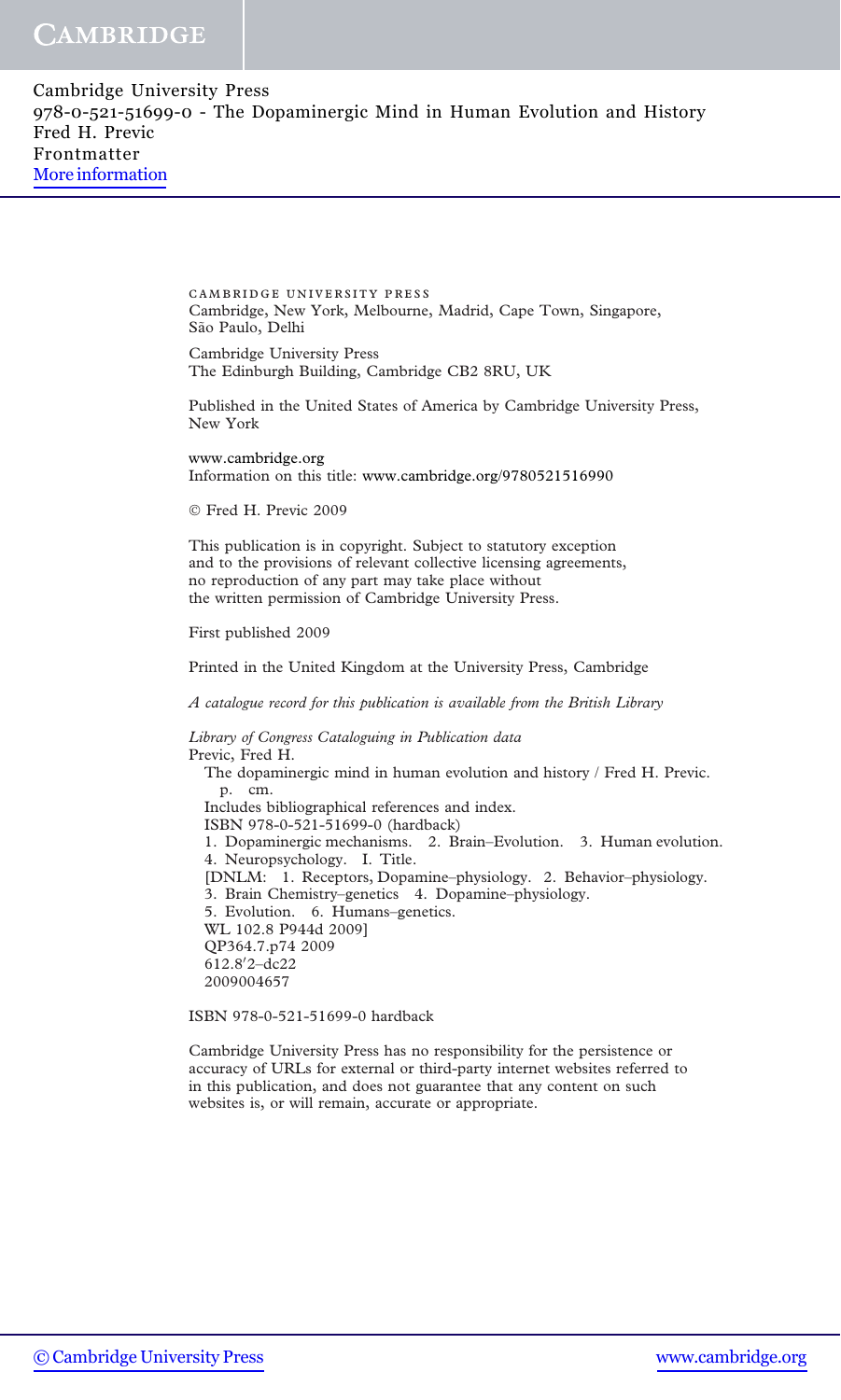## **Contents**

|   | List of figures                                          | page vii |
|---|----------------------------------------------------------|----------|
|   | List of tables                                           | viii     |
|   | Acknowledgments                                          | $ix =$   |
| 1 | What makes humans special?                               | 1        |
|   | 1.1 Myths concerning the origins of human behavior       | 3        |
|   | 1.1.1 Was human intelligence genetically selected?       | 3        |
|   | 1.1.2 Did our larger brains make us more                 |          |
|   | intelligent?                                             | 10       |
|   | 1.2 The evolution of human intelligence: an              |          |
|   | alternative view                                         | 13       |
|   | 1.2.1 Dopamine and advanced intelligence                 | 13       |
|   | 1.2.2 The rise of dopamine during human evolution        | 17       |
| 2 | Dopamine in the brain                                    | 19       |
|   | 2.1 The neurochemistry of dopamine                       | 19       |
|   | 2.2 The neuroanatomy of dopamine                         | 23       |
|   | 2.3 Dopamine and the left hemisphere                     | 31       |
|   | 2.4 Dopamine and the autonomic nervous system            | 33       |
|   | 2.5 Summary                                              | 35       |
| 3 | Dopamine and behavior                                    | 37       |
|   | 3.1 Dopamine and distant space and time                  | 38       |
|   | 3.1.1 Dopamine and attention to spatially and temporally |          |
|   | distant cues                                             | 41       |
|   | 3.1.2 Dopamine and goal-directedness                     | 46       |
|   | 3.1.3 Dopamine and extrapersonal experiences             | 49       |
|   | 3.2 Dopamine and intelligence                            | 53       |
|   | 3.2.1 Motor programming and sequencing                   | 57<br>59 |
|   | 3.2.2 Working memory<br>3.2.3 Cognitive flexibility      | 59       |
|   | 3.2.4 Abstract representation                            | 61       |
|   | 3.2.5 Temporal analysis/processing speed                 | 62       |
|   | 3.2.6 Generativity/creativity                            | 63       |
|   | 3.3 Dopamine and emotion                                 | 64       |
|   | 3.4 The dopaminergic personality                         | 66       |
|   | 3.4.1 Ventromedial dopaminergic traits                   | 68       |
|   |                                                          |          |

v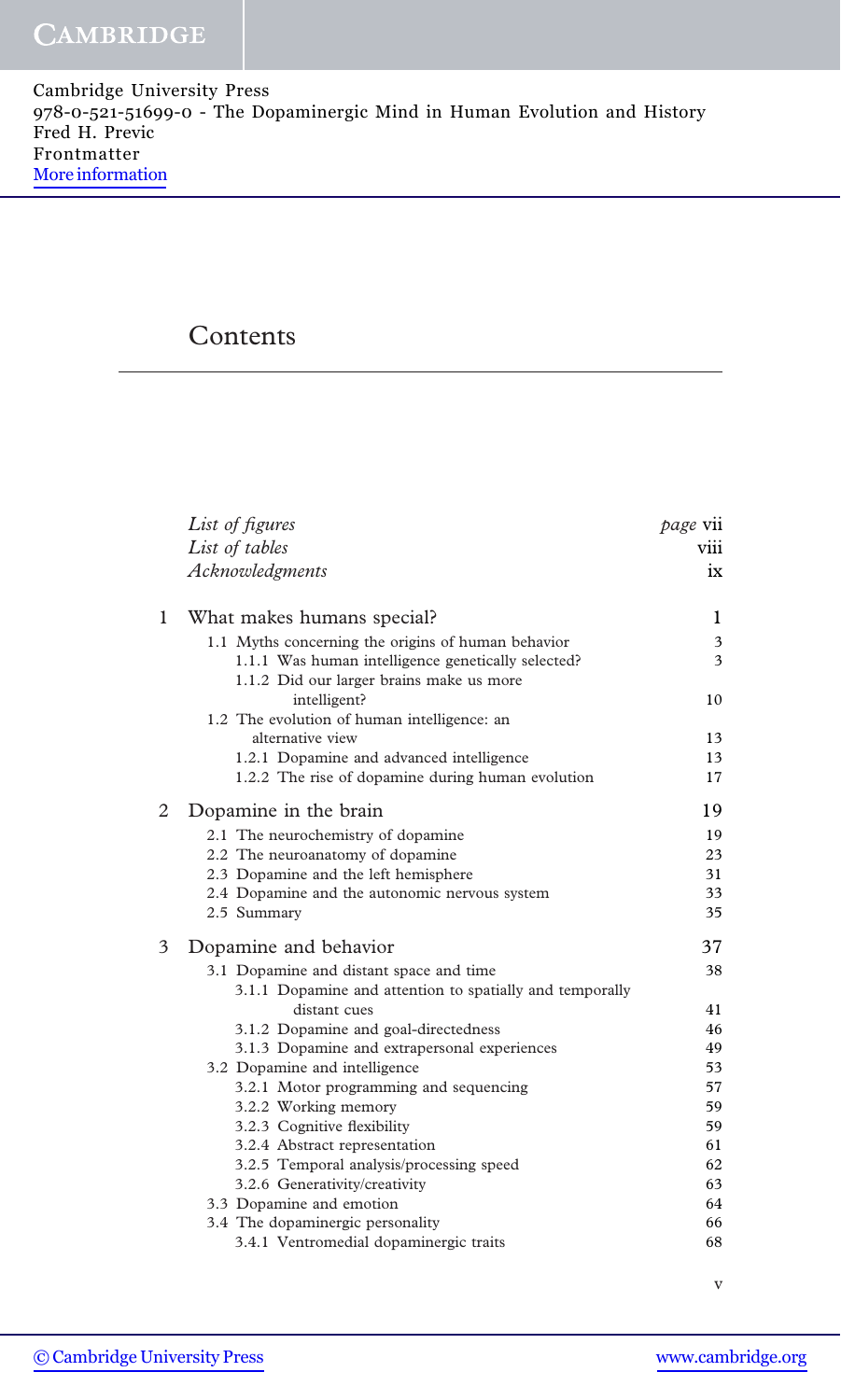| Cambridge University Press                                               |  |
|--------------------------------------------------------------------------|--|
| 978-0-521-51699-0 - The Dopaminergic Mind in Human Evolution and History |  |
| Fred H. Previc                                                           |  |
| Frontmatter                                                              |  |
| More information                                                         |  |

| vi |   | Contents                                                                                                      |                |  |
|----|---|---------------------------------------------------------------------------------------------------------------|----------------|--|
|    |   | 3.4.2 Lateral-dopaminergic traits<br>3.4.3 Dopamine and the left-hemispheric (masculine) style<br>3.5 Summary | 69<br>71<br>73 |  |
|    | 4 | Dopamine and mental health                                                                                    | 75             |  |
|    |   | 4.1 The "hyperdopaminergic" syndrome                                                                          | 75             |  |
|    |   | 4.2 Disorders involving primary dopamine dysfunction                                                          | 79             |  |
|    |   | 4.2.1 Attention-deficit/hyperactivity disorder<br>4.2.2 Autism                                                | 79<br>81       |  |
|    |   | 4.2.3 Huntington's disease                                                                                    | 83             |  |
|    |   | 4.2.4 Mania (bipolar disorder)                                                                                | 84             |  |
|    |   | 4.2.5 Obsessive-compulsive disorder                                                                           | 86             |  |
|    |   | 4.2.6 Parkinson's disease<br>4.2.7 Phenylketonuria                                                            | 88<br>90       |  |
|    |   | 4.2.8 Schizophrenia                                                                                           | 91             |  |
|    |   | 4.2.9 Tourette's syndrome                                                                                     | 95             |  |
|    |   | 4.3 Summary                                                                                                   | 97             |  |
|    | 5 | Evolution of the dopaminergic mind                                                                            | 101            |  |
|    |   | 5.1 The importance of epigenetic inheritance                                                                  | 101            |  |
|    |   | 5.2 Evolution of the protodopaminergic mind                                                                   | 104<br>104     |  |
|    |   | 5.2.1 Environmental adaptations in the "cradle of humanity"<br>5.2.2 Thermoregulation and its consequences    | 108            |  |
|    |   | 5.3 The emergence of the dopaminergic mind in later evolution                                                 | 114            |  |
|    |   | 5.3.1 The importance of shellfish consumption                                                                 | 117            |  |
|    |   | 5.3.2 The role of population pressures and cultural exchange                                                  | 119            |  |
|    |   | 5.4 Summary                                                                                                   | 121            |  |
|    | 6 | The dopaminergic mind in history                                                                              | 123            |  |
|    |   | 6.1 The transition to the dopaminergic society<br>6.2 The role of dopaminergic personalities in human history | 123<br>130     |  |
|    |   | 6.2.1 Alexander the Great                                                                                     | 134            |  |
|    |   | 6.2.2 Christopher Columbus                                                                                    | 136            |  |
|    |   | 6.2.3 Isaac Newton                                                                                            | 139            |  |
|    |   | 6.2.4 Napoleon Bonaparte                                                                                      | 142            |  |
|    |   | 6.2.5 Albert Einstein<br>6.2.6 Dopaminergic personalities in history – reprise                                | 144<br>147     |  |
|    |   | 6.3 The modern hyperdopaminergic society                                                                      | 149            |  |
|    |   | 6.4 Summary                                                                                                   | 153            |  |
|    | 7 | Relinquishing the dopaminergic imperative                                                                     | 155            |  |
|    |   | 7.1 Reaching the limits of the dopaminergic mind                                                              | 155            |  |
|    |   | 7.2 Tempering the dopaminergic mind<br>7.2.1 Altering dopamine with individual behavior                       | 161<br>161     |  |
|    |   | 7.2.2 Knocking down the pillars of the hyperdopaminergic society 165                                          |                |  |
|    |   | 7.3 Toward a new consciousness                                                                                | 170            |  |
|    |   | References                                                                                                    | 173            |  |
|    |   | Index                                                                                                         | 208            |  |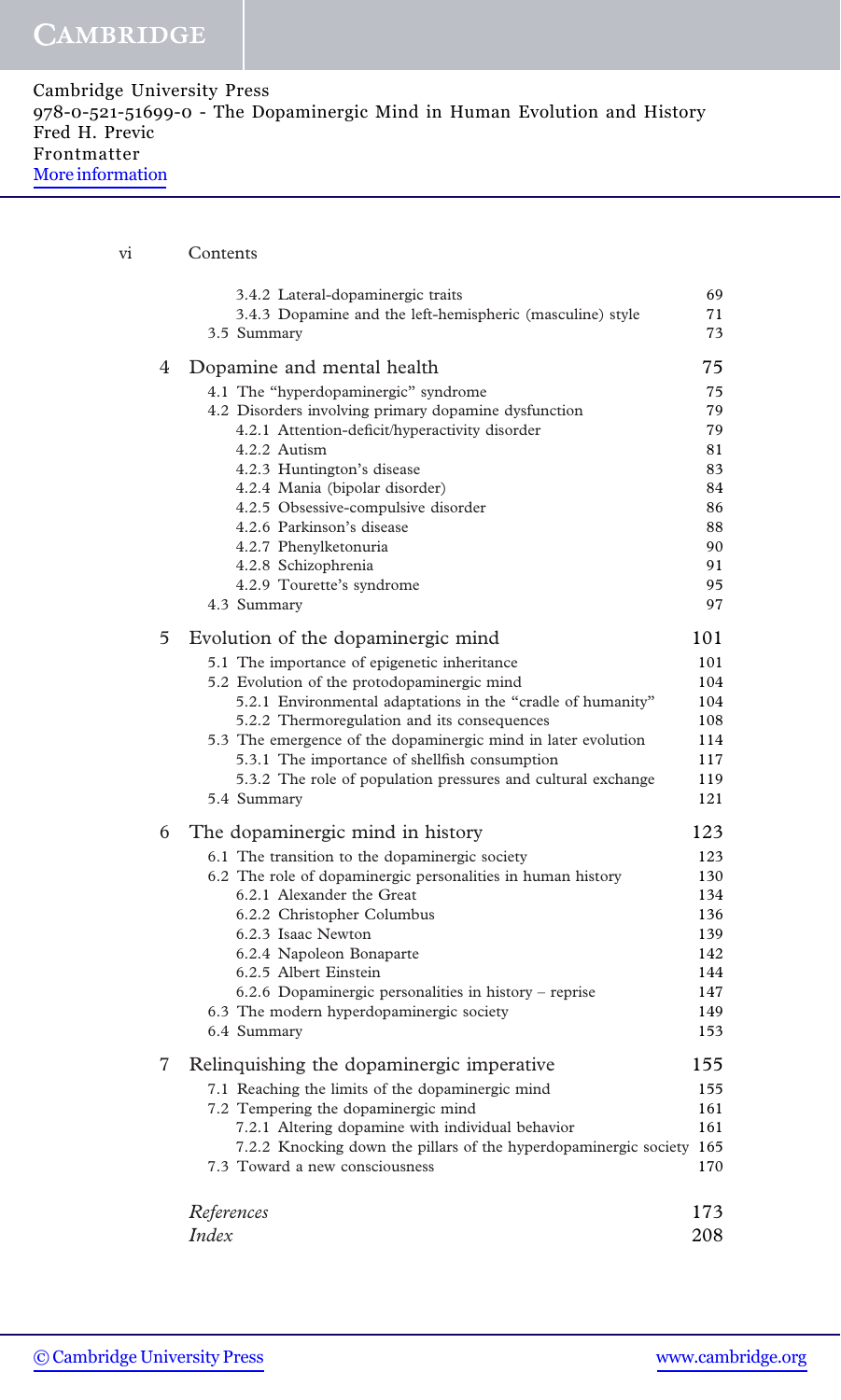## Figures

| 2.1 The chemical structure of dopamine and           |         |
|------------------------------------------------------|---------|
| norepinephrine.                                      | page 20 |
| 2.2 The dopamine neuron and synapse.                 | 22      |
| 2.3 The cardinal directions and nomenclature used in |         |
| brain anatomical localization.                       | 24      |
| 2.4 Some of the major dopamine systems, shown        |         |
| in a mid-sagittal view.                              | 26      |
| 3.1 The realms of interaction in 3-D space and       |         |
| their cortical representations.                      | 39      |
| 3.2 Upward dopaminergic biases.                      | 43      |
| 3.3 The dopaminergic exploration of distant space    |         |
| across mammals.                                      | 44      |
| 3.4 An axial (horizontal) section of a human brain   |         |
| showing reduced dopamine $D_2$ receptor binding      |         |
| (increased dopamine activity) in the left and right  |         |
| caudate nuclei in a reversal shift memory task.      | 54      |
| 5.1 The hypothesized direction of modern human       |         |
| origins and migration.                               | 116     |
| 6.1 Five famous dopaminergic minds in history:       |         |
| Alexander the Great, Christopher Columbus,           |         |
| Isaac Newton, Napoleon Bonaparte, and                |         |
| Albert Einstein.                                     | 133     |
| 6.2 The progression of the dopaminergic mind.        | 154     |
| 7.1 Restoring balance to the dopaminergic mind.      | 172     |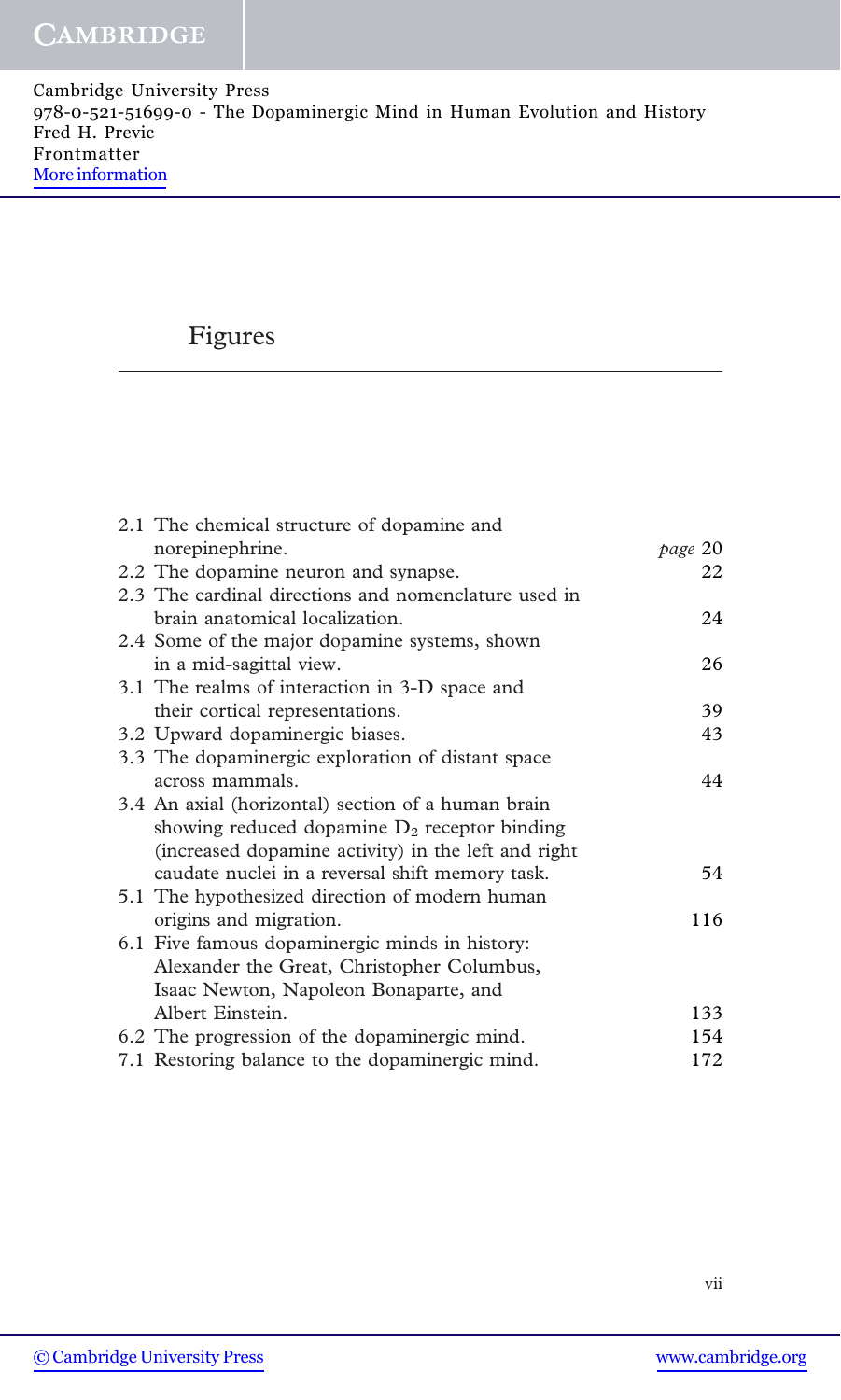### Tables

| 3.1 Features of the two dopaminergic systems.              | page 67 |
|------------------------------------------------------------|---------|
| 4.1 Features of the major hyperdopaminergic disorders.     | 98.     |
| 4.2 Co-morbidity of the major hyperdopaminergic disorders. | 99.     |
| 6.1 Dopaminergic traits in famous men of history.          | 148     |